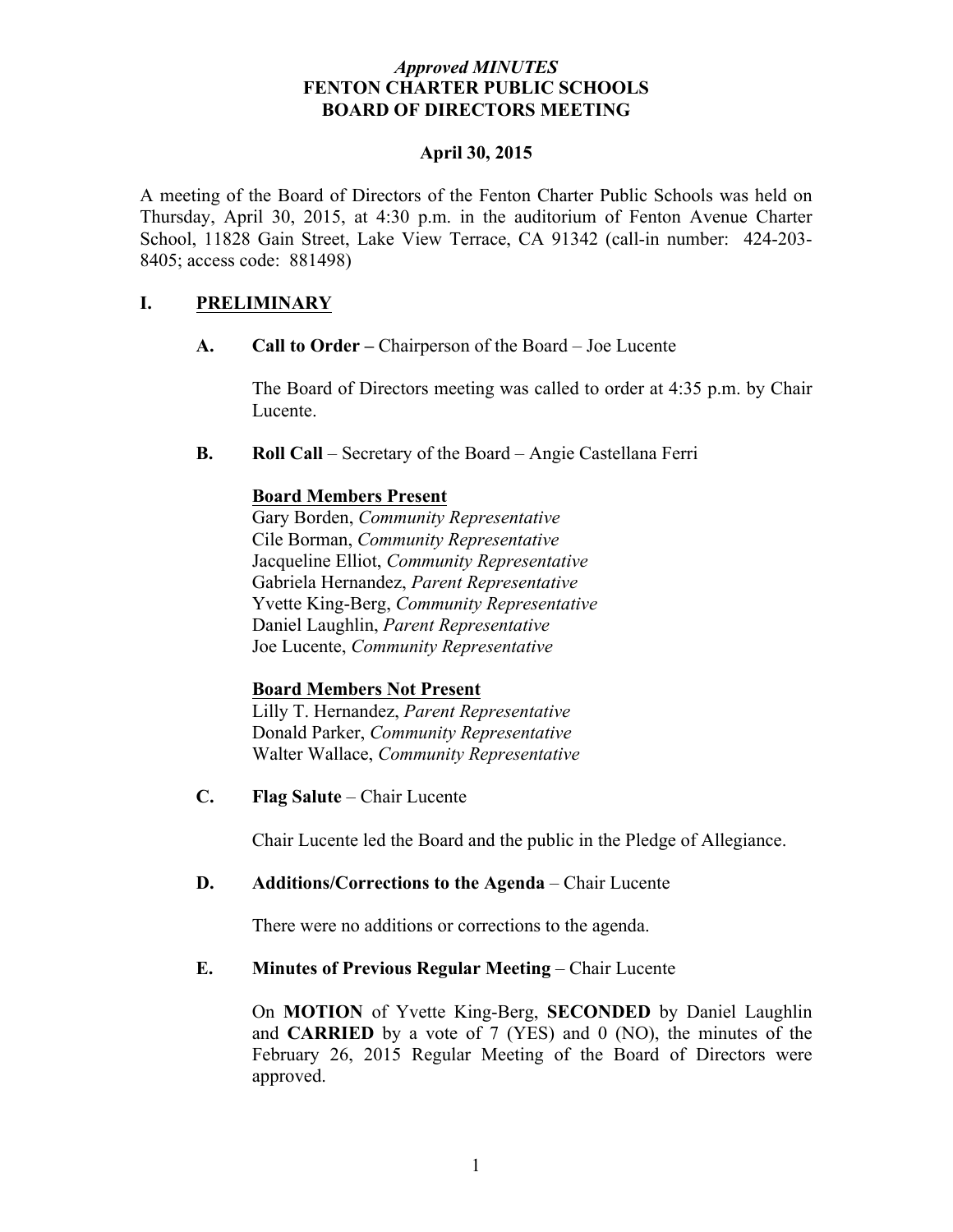### **F. Minutes of Previous Special Meetings** – Chair Lucente

On **MOTION** of Gabriela Hernandez**, SECONDED** by Yvette King-Berg and **CARRIED** by a vote of 7 (YES) and 0 (NO), the minutes of the March 12, 2015 and March 27, 2015 Special Meetings of the Board of Directors were approved.

### **II. COMMUNICATIONS**

# **A. Presentations from the Public** – Chair Lucente

There were no presentations from the public.

### **B. Committee/Council Reports**

Minutes of all meetings held by any committee and/or council were sent to the Board Members prior to this meeting.

There were no further reports by committees/councils.

# **C. Treasurer/CFO's Report**

Kristin Dietz, Vice President of EdTec, and Treasurer and CFO of the FCPS, presented monthly, profit and loss statements, revenue, expenditures and a year-to-date projection for the Fenton Charter Public Schools.

# **D. Directors' Reports**

Fenton Avenue Charter School (FACS) – Stacy Carroll Hutter, Director, reported.

Fenton Primary Center (FPC) – Richard Parra, Director, reported.

Santa Monica Boulevard Community Charter School (SMBCCS) – Dr. David Riddick, Director, reported.

Fenton Charter Leadership Academy: Center for Social and Emotional Learning (FCLA) – Lee Melo, Director, reported.

Fenton STEM Academy: Elementary Center for Science, Technology, Engineering and Mathematics (STEM) – Jennifer Miller, Director, reported.

# **E. Executive Director's Report**

Fenton Charter Public Schools (FCPS) – Irene Sumida, Executive Director, reported.

# **III. CONSENT AGENDA ITEMS**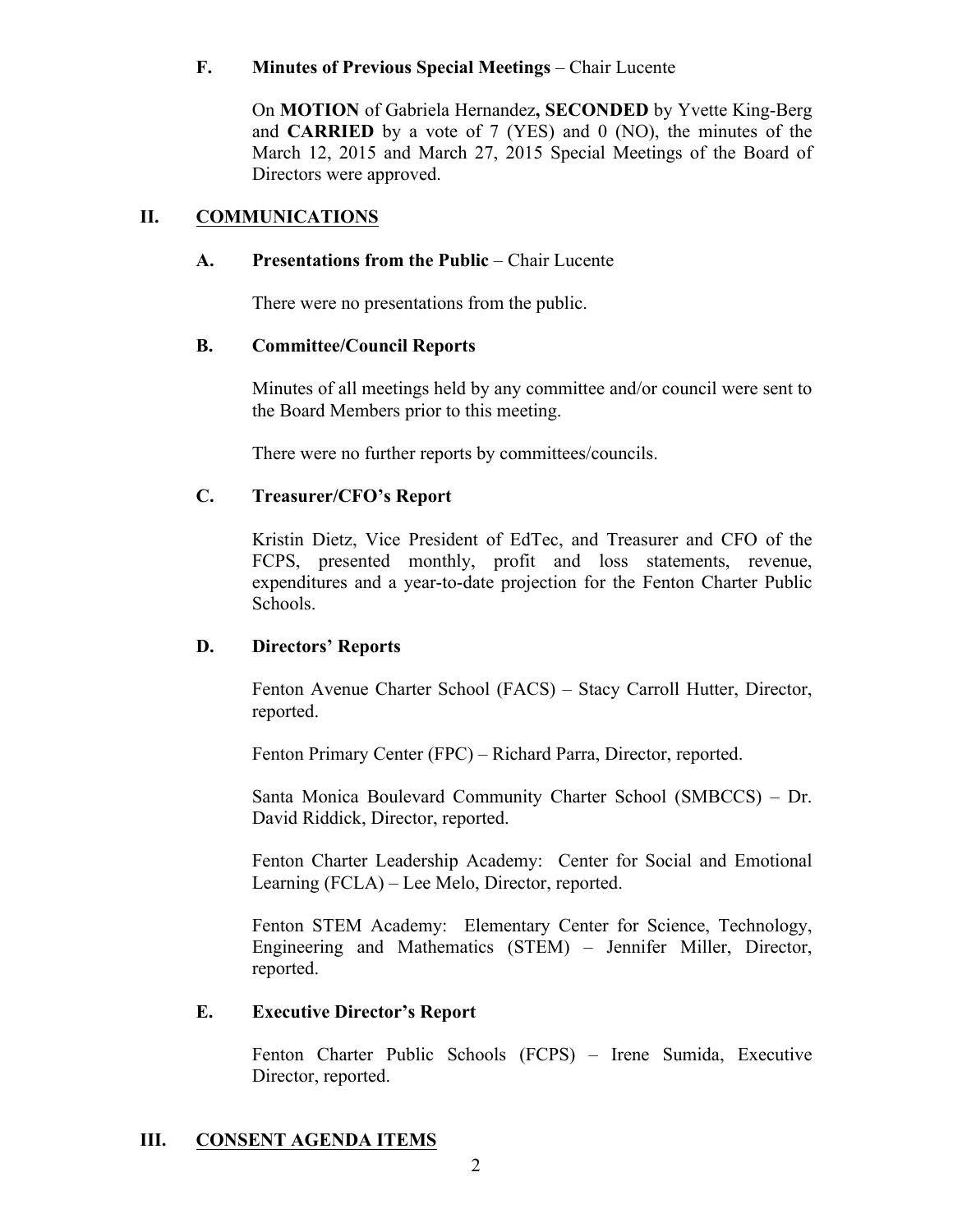- **A. Recommendation to approve the 2015-2016 staff calendars**
- **B. Recommendation to receive Program Development Grant from Charter Operated Programs (Option 3) on behalf of Fenton Avenue Charter School**

On **MOTION** of Gary Borden, **SECONDED** by Gabriela Hernandez and **CARRIED** by a vote of 7 (YES) and 0 (NO), the consent calendar was approved.

### **IV. ITEMS SCHEDULED FOR ACTION**

**A. Recommendation to approve award of Food Services Management Company contract to selected vendor, School Nutrition Plus**

On **MOTION** of Yvette King-Berg, **SECONDED** by Daniel Laughlin and **CARRIED** by a vote of 7 (YES) and 0 (NO), the recommendation to approve the award of the Food Services Management Company contract to School Nutrition Plus was approved.

### **V. ITEMS SCHEDULED FOR INFORMATION**

#### **A. Research on creation of OPEB Irrevocable Trust**

*This was an information item and no action was taken.*

#### **VI. CLOSED SESSION**

Chair Lucente made the following announcement:

"The Board of Directors will now be moving into closed session to discuss matters described in Section VI. Matters to be discussed are those permitted by Government Code Sections 54957 (personnel matters)."

- **A. PERSONNEL: Government Code 54957**
- **B. PERSONNEL: Government Code 54957**

### **C. PERSONNEL: Government Code 54957**

The Board of Directors convened to closed session at 5:43 p.m.

#### **VII. RETURN TO OPEN SESSION**

The Board of Directors reconvened to open session at 6:16 p.m.

Chair Lucente announced that action had been taken on the following items by the Board of Directors in Closed Session: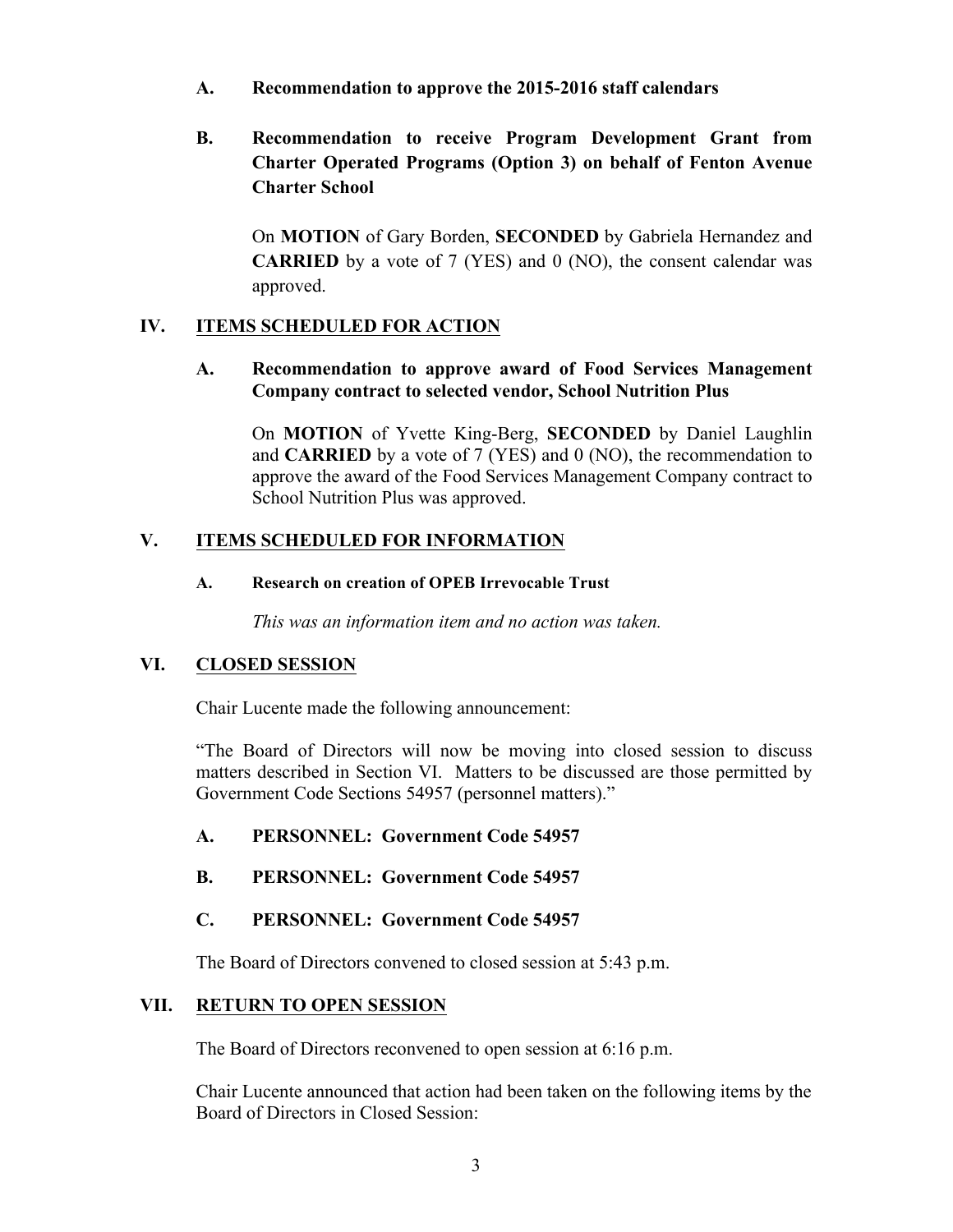# **A. Board approval of employment agreements for FCPS administrative staff**

On **MOTION** of Jacqueline Elliot, **SECONDED** by Yvette King-Berg and **CARRIED** by a vote of 7 (YES) and 0 (NO), the Board approved contracts and terms as follows:

**Stacy Hutter**, Director, Fenton Avenue Charter School –"life of the charter" contract (July 1, 2015 – June 30, 2017)

**Leticia Padilla Parra**, Assistant Director, Fenton Avenue Charter School  $-$ "life of the charter" contract (July 1, 2015 – June 30, 2017)

**Richard Parra**, Director, Fenton Primary Center – continues on "life of the charter" contract (expires on June 30, 2017) – approved at March 2014 board meeting

**Barbara Aragón**, Administrative Coordinator, Fenton Primary Center (promoted to Assistant Director, Fenton Primary Center) – one-year contract (July 1, 2015 – June 30, 2016)

**David Riddick**, Director, Santa Monica Boulevard Community Charter School – "life of the charter" contract (expires on June 30, 2017) – approved at March 2014 board meeting

**Jennifer Miller**, Assistant Director, Santa Monica Boulevard Community Charter School; Director of Fenton STEM Academy – one-year contract (July 1, 2015 – June 30, 2016)

**Lee Melo**, Administrative Coordinator, Santa Monica Boulevard Community Charter School; Director of Fenton Charter Leadership Academy – one-year contract (July 1, 2015 - June 30, 2016)

# **B. Board approval for change of title and job description for selected administrative staff**

On **MOTION** of Yvette King-Berg, **SECONDED** by Gabriela Hernandez and **CARRIED** by a vote of 7 (YES) and 0 (NO), the Board approved the promotion of Barbara Aragón to the position of Assistant Director, Fenton Primary Center with the corresponding adjustment to her respective job description and salary.

#### **C. No action was taken on item C**.

# **VIII. ANNOUNCEMENTS**